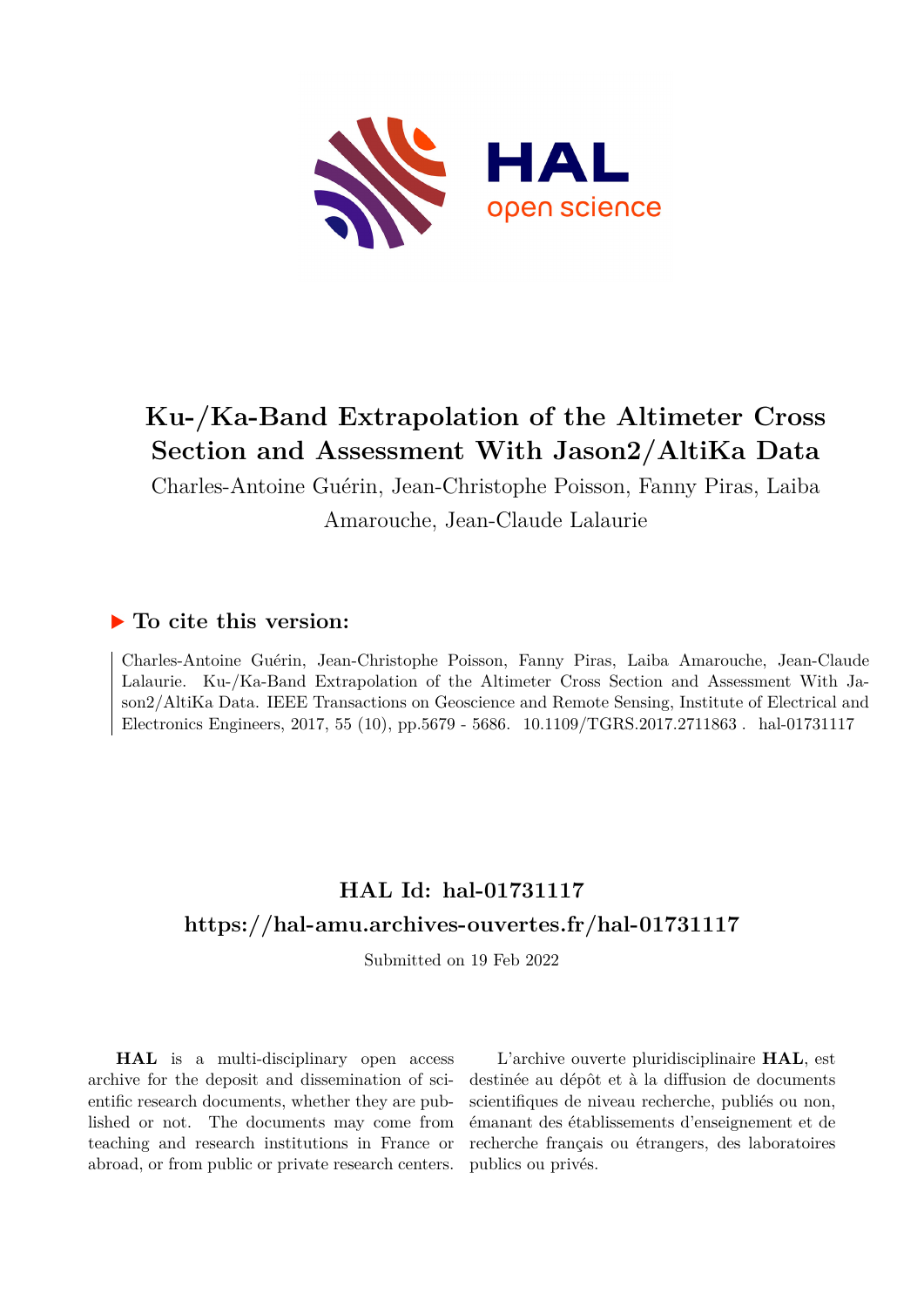# Ku/Ka band extrapolation of the altimeter cross-section and assessment with Jason2/AltiKa data

Charles-Antoine Guérin<sup>1</sup>, Jean-Christophe Poisson<sup>2</sup>, Fanny Piras<sup>2</sup>, Laiba Amarouche<sup>2</sup> and Jean-Claude Lalaurie<sup>3</sup>

<sup>1</sup> Univ Toulon, Aix Marseille Univ, CNRS/INSU, IRD, MIO UM 110, La Garde, France

<sup>2</sup> Collecte Localisation Satellites (CLS), Toulouse, France

<sup>3</sup> Centre National Etudes Spatiales (CNES), Toulouse, France

*Abstract*—A simple extrapolation technique is proposed for the inter-calibration of Ku and Ka band altimeter data based on a recent analytical scattering model referred to as "GO4". This method is tested with AltiKa and Jason2- Ku altimeters using one year of reprocessed data with the improved retracking algorithm ICENEW. The variations of the normalized radar cross-section with respect to the main oceanic parameters are investigated in Ku and Ka band; the latter band is shown to have an increased sensitivity to wind speed, significant wave height as well as sea surface temperature. As a by-product of this analysis we derive an original expression for the swell impact on the mean square slope which allows to correct the GO4 model for the contribution of long waves. We show that the Ku/Ka prediction agree within 0.25 dB with the respective levels of AltiKa and Jason2-Ku cross-sections at wind speed larger than 4 m/s.

#### I. INTRODUCTION

The use of the Ka band (35 GHz) for altimeter measurements has attracted growing interest in the last years as it allows for reduced dimensions of on board instruments as well as a significant improvement of resolution and accuracy in the estimation of the sea surface topography. The first Ka-band nadir altimeter ever used in oceanography is the AltiKa instrument, which was launched with the French-Indian SARAL (Satellite for ARgos and ALtiKa) satellite in February 2013 (see e.g. [1] for an overview of the mission). The results and performances of the AltiKa mission have been well documented already after one year of operation (see for instance the special issue [2]). AltiKa products (wind speed, sea surface height, significant wave height) have been assessed by colocation with other altimeters working in the conventional Ku band as well as buoys ([3], [4], [5], [6], [7], [8], [9], [10]) and have shown excellent overall data quality.

While, however, the dependence on the oceanic conditions of the Ku-band backscatter coefficient  $(\sigma^0)$  is by now well-established, there has been only few models and measurements in Ka band (see for instance [11] and references therein) to characterize the sea surface response to electromagnetic waves at millimeter wavelength. The use of such a high frequency raises new issues related to the physical description of the resonant surface waves (parasitic capillary waves) or the atmospheric attenuation. There is therefore a need for assessment of both the calibration and the sea state dependence of the Ka band  $\sigma^0$ . The main objective of this paper is to propose and assess an extrapolation method to infer the sea state dependence of the Kaband NRCS from the Ku-band counterpart, for which many years of measurement are available. To do this we take advantage of some general theoretical constraints linking the  $\sigma^0$  measured at neighboring radar frequencies to establish sharp bounds on the Ka-band  $\sigma^0$ , given the Ku-band  $\sigma^0$ . This extrapolation from Ku- to Kaband values is made possible by a recent, tractable backscattering model referred to as the GO4 model  $([12])$ . To parametrize the model, we use some findings of [13] based on the analysis of the recently launched Ku/Ka Global Precipitation Measurement (GPM) radar, which allows to identify the short-wave contribution to the mss at different cut-off scales. The assessment of this method relies on a systematic study of one year of data from the Ku-band altimeter Jason2 and the recent Ka-band altimeter AltiKa. Even through the absolute calibration of these instruments is not expected to be better than 1 dB, their relative calibration is known to be quite consistent due to similar design and the choice of space agencies to take the historical 30 years of existing Ku altimeter data as a reference value. Our main finding is the full consistency (within 0.25 dB) of the Ku/Ka extrapolation method with the AltiKa/Jason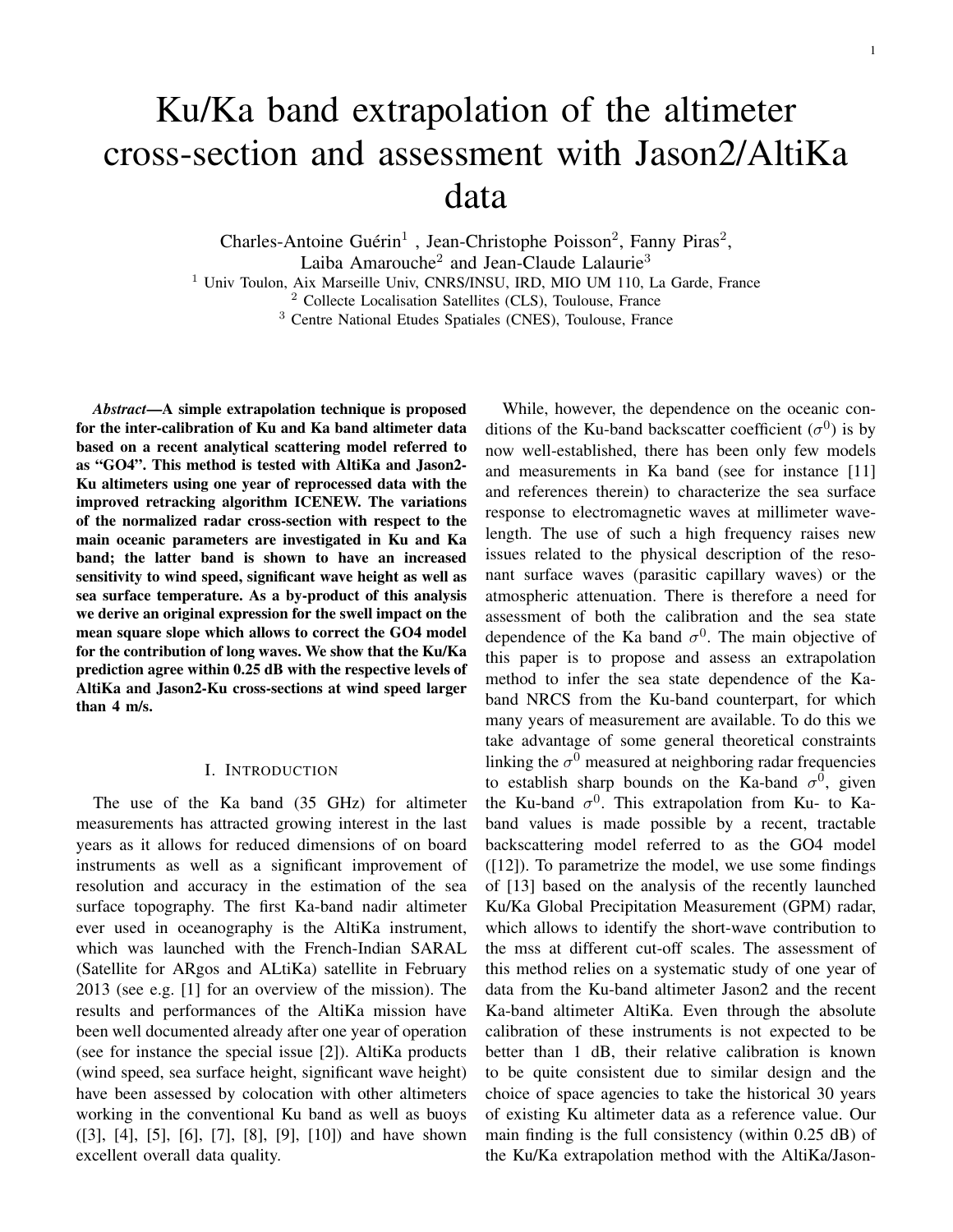2 data sets at moderate and large wind speeds (above 4 m/s) and a less accurate but still satisfactory prediction at smaller wind speeds. As a by-product of this analysis we obtain a simple expression of the mean contribution of long waves to the mean square slope, thereby correcting the celebrated Cox and Munk wind dependence by a further dependence on the significant wave height. The paper is organized as follows. The GO4 scattering model and the Ku/Ka extrapolation technique are introduced in Section II. The data sets and processing techniques are presented in Section III and a systematic comparison of the evolution of the Ku and Ka band NRCS with the oceanic parameters is performed in Section IV. The extrapolation technique is evaluated in Section V.

#### II. THEORETICAL BACKGROUND FOR KU/KA BAND EXTRAPOLATION

The GO4 model ([12]) is a simple and accurate model to describe the Normalized Radar Cross-Section (NRCS,  $\sigma^{0}$ ) at near-nadir incidence angles, except at small wind speed. It is an improvement of the classical Geometrical Optics model (GO2) with an extra term taking into account the surface curvature and the finite radar wavelength. It recovers the reference method, namely the Physical Optics, in the angular domain where the latter is valid. At nadir where azimuthal effects are negligible, the isotropic version of the model can be used to evaluate the NRCS. For small incidence angle  $\theta$  (measured from the vertical), the isotropic GO4 approximation writes:

$$
\sigma^{0} = \sigma_{GO2}^{0} \left[ 1 + \frac{\text{msc} \left( 2 - 4 \frac{\tan^{2} \theta}{\text{ms}} + \frac{\tan^{4} \theta}{\text{ms}^{2}} \right)}{16K^{2} \text{ms}^{2} \cos^{2} \theta} \right], (1)
$$

where  $K$  is the electromagnetic wavenumber and the first term is the GO2 factor:

$$
\sigma_{GO2}^0 = \frac{|R|^2}{\text{mss}} \sec^4 \theta \exp\left(-\frac{\tan^2 \theta}{\text{mss}}\right),\tag{2}
$$

with  $|R|^2$  the reflectivity factor related to the Fresnel reflection coefficient. Here mss is the total mean square slope of the sea surface and msc is the effective mean square curvature as described in [12]. The GO4 formulation reduces the required knowledge of the sea spectrum to two parameters only, namely the mss and msc, and incorporates non-Gaussian deviations of the sea surface statistics in the effective curvature. Only the latter quantity is dependent on the radar frequency. The mss and msc are simply related to the value of the NRCS at nadir  $(\theta = 0)$  through:

$$
\sigma^0 = \frac{|R|^2}{\text{mse}} \left( 1 + \frac{\text{mse}}{8K^2 \text{msg}^2} \right) \tag{3}
$$

As seen, the curvature correction explains the needs for the "radar-filtered"  $\overline{mss}$  < mss which is often employed to improve the accuracy of the classical GO2 model and can be identified with:

$$
\overline{\text{mss}} = \text{mss} \left( 1 + \frac{\text{msc}}{8K^2 \text{mss}^2} \right)^{-1} \tag{4}
$$

The mss and msc parameter cannot be jointly identified with the sole value of the nadir NRCS. However, if a reliable estimate of the mss is known, the relation (3) can be inverted to give the msc parameter:

$$
\text{mse} = \frac{8K^2 \text{msg}^2}{|R|^2} \left( \text{msg } \sigma^0 - |R|^2 \right) \tag{5}
$$

A first, simple relationship between the NRCS at different bands can be obtained by using the simple fact that the msc is a growing function of frequency, hence larger in Ka band than in Ku band:

$$
\mathrm{msc}_a > \mathrm{msc}_u \tag{6}
$$

This gives the following lower bound for the Ka band NRCS:

$$
\sigma_a^0 > \left| \frac{R_a}{R_u} \right|^2 \left( \frac{K_u}{K_a} \right)^2 \sigma_u^0 + \frac{|R_a|^2}{\text{mss}} \left( \frac{K_a^2 - K_u^2}{K_a^2} \right) \tag{7}
$$

where we have denoted with a subscript  $u$  or  $a$  any quantity associated to the Ku or Ka band, respectively. To obtain an upper bound for the Ka band NRCS, an estimation of the msc is necessary. For this we use the definition which was proposed in [12] for the msc at a given radar frequency:

$$
\operatorname{msc} \simeq \int_{|k| < K} d\mathbf{k} \, k^4 \Psi(\mathbf{k}) + \frac{8}{3} \lambda_4 \operatorname{mss}^2 K^2,\qquad(8)
$$

where  $\Psi$  is the sea surface wave number spectrum and  $\lambda_4 \simeq 0.4$  the excess kurtosis of slopes. It is thus composed of the geometrical curvature of waves smaller than the EM wavelength, augmented with a term related to the peakedness of waves. This implies the following upper bound:

$$
\begin{aligned} \text{msc}_a &= \left( \int_{|k| < K_u} dk \, k^4 \Psi(k) + \frac{8}{3} \lambda_4 \text{mss}^2 K_u^2 \right) \\ &+ K_a^2 \int_{K_u < |k| < K_a} dk \, k^2 \Psi(k) + \frac{8}{3} \lambda_4 \text{mss}^2 (K_a^2 - K_u^2) \end{aligned} \tag{9}
$$

The first parenthesis on the right-hand side is the Ku band curvature,  $msc_u$ . The second term is proportional to the increase of radar-filtered mss from Ku to Ka band,

$$
\int_{K_u < |k| < K_a} d\mathbf{k} \, k^2 \Psi(\mathbf{k}) = \overline{\text{mss}}_a - \overline{\text{mss}}_u \tag{10}
$$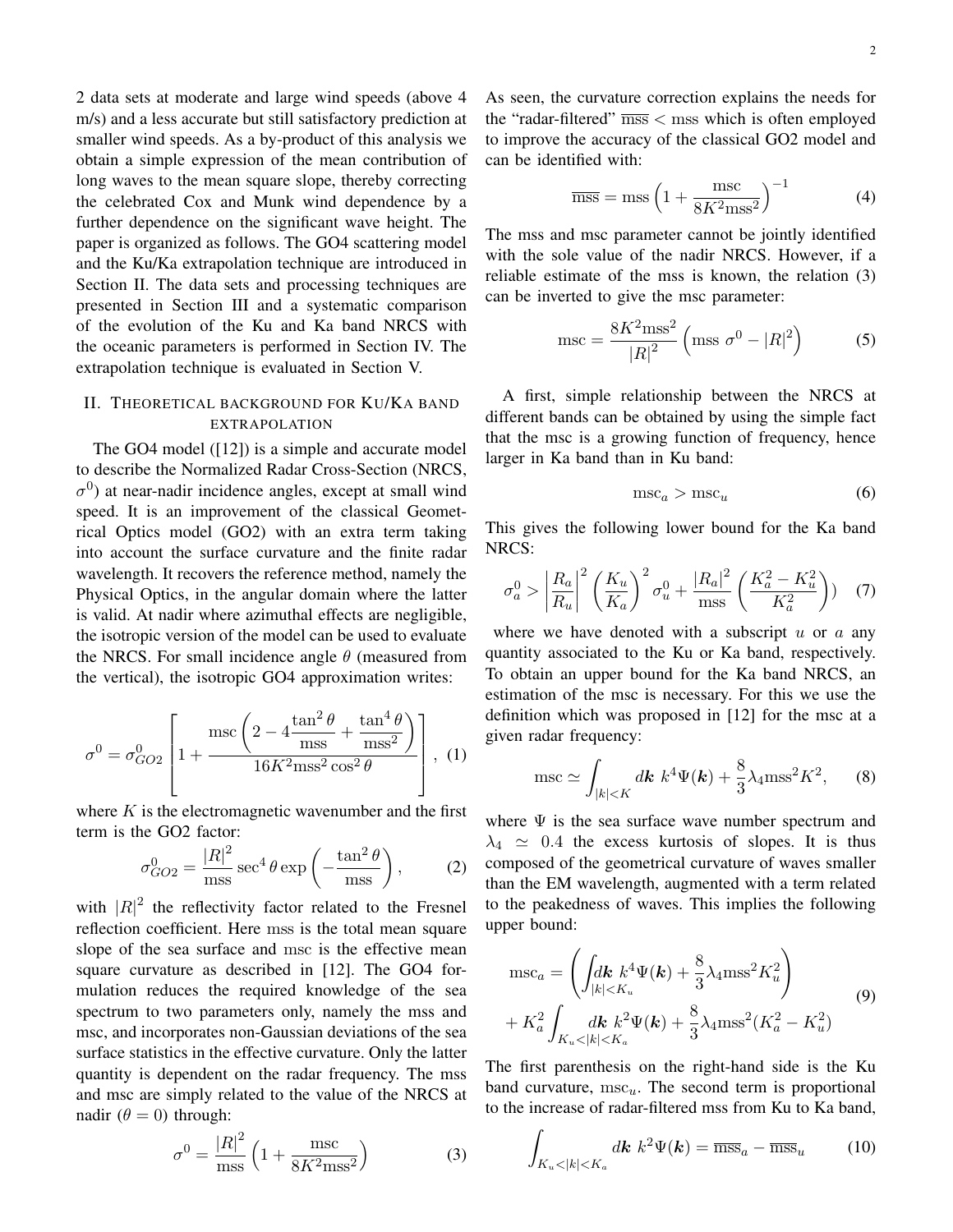Hence,

$$
\mathrm{msc}_a \le \mathrm{msc}_u + K_a^2 (\overline{\mathrm{mss}}_a - \overline{\mathrm{mss}}_u) + \frac{8}{3} \lambda_4 \mathrm{mss}^2 (K_a^2 - K_u^2) \tag{11}
$$

yielding after some calculations

$$
\sigma_a^0 < \left| \frac{R_a}{R_u} \right|^2 \left( \frac{K_u}{K_a} \right)^2 \sigma_u^0 + \frac{|R_a^2|}{\text{mss}} \left( 1 + \frac{\lambda_4}{3} \right) \left( \frac{K_a^2 - K_u^2}{K_a^2} \right) + |R_a^2| \frac{\overline{\text{mss}}_a - \overline{\text{mss}}_u}{8 \text{mss}^3} \tag{12}
$$

The inequalities (7) and (12) give tight bounds for the estimation of the Ka band NRCS given the Ku band NRCS, provided the sea surface mss and the augmentation of the radar-filtered mss are accurately known. We will see in upcoming sections how these quantities can be parametrized.

#### III. PROCESSING OF THE ALTIKA AND JASON-2 DATA SET

The Ku/Ka extrapolation technique has been applied to Jason-2/AltiKa data using consistent retracking algorithms, as described below.

#### *A. The retracking algorithm*

In satellite radar altimetry, the backscatter coefficient is estimated through the retracking of radar waveforms. This processing consists in fitting a waveform model to the returned radar echo acquired by the altimeter. In the ground segment of Low Resolution Mode altimetry missions such as Jason-2 and SARAL/AltiKa, Maximum Likelihood Estimators (MLE) based retrackers are used to retrieve geophysical estimates ([14]). These oceandedicated algorithms are based on the Brown model denoted here  $S(t)$  ([15], [16]), t being the time. It is defined by the convolution of 3 terms:

$$
S(t) = (FSSR * PDF * IR)(t), \tag{13}
$$

where  $FSSR$  is the average flat sea surface response,  $PDF$  is related to the surface elevation probability density of scattering elements and  $IR$  is the altimeter impulse response. In the Brown model ([15], [16], [14], the sea surface is considered homogeneous and the NRCS constant in the antenna footprint. In that case, the trailing edge slope variations are only impacted by the platform pointing angle. At the same time the maximum received power is influenced by the platform mispointing. Consequently, the MLE-4 retracker (four parameters retracker) used operationally for Jason-2 and SARAL/AltiKa missions ([14]) is able to correct the NRCS from this platform effect using the trailing edge

3

slope value. However, in some cases, the trailing edge is also affected by inhomogeneous or very low values of surface roughness or sometimes by atmospheric perturbations such as rain cells. Unfortunately, in such situations, the Brown model is not able to distinguish between the platform and surface effects on the trailing edge which can directly affect the NRCS estimation from the MLE-4 retracker. Indeed, it has been shown by [17] and [18] that, in the case of non platform mispointing, the NRCS estimated by the MLE-4 is directly correlated to the slope of the waveform trailing edge which is interpreted as a mispointing by the retracker. The estimated NRCS is therefore directly impacted by trailing edge perturbations since variations of the NRCS in the antenna footprint have been ignored in the FSSR term in (13) ([15], [16]).

Ka band is more impacted by atmospheric perturbations than Ku band. At the same time, Jason-2 and AltiKa platforms showed very low platform mispointings. In this context, MLE-4 backscatter coefficient estimates cannot be considered for the NRCS cross-comparison between Jason-2 and AltiKa measurements since MLE-4 estimates will be degraded by surface roughness effects. A new retracker called ICENEW ([18], [19]) has been used to process 1 year of Jason-2 (Ku and C) and AltiKa data. This new algorithm was originally developed for sea ice and ice sheets region and then applied to process data affected by rain cells and sigma blooms, and also altimeter data acquired over hydrological areas. This retracking introduces the mean square slope of the surface in the Brown model to account for NRCS variations in the antenna footprint. Consequently, the resulting model allows the retracker to decorrelate the NRCS estimate from the slope of the trailing edge and thus provides a more physical value of the NRCS which is crucial for ocean backscatter coefficient cross-comparison. As for the previous models ([15], [16], [14], the ICENEW model is based on the radar equation and on the convolution of the three terms as in equation (13) above. However, contrary to the aforementioned models that considered a constant NRCS in the antenna footprint, the ICENEW model uses a more realistic NRCS value that depends on the incidence angle and the surface mean square slope (mss) as follows:

$$
\sigma^{0}(\theta) = \sigma^{0}(0) \exp(-\sin^{2} \theta / \text{mss})
$$
 (14)

Including this new NRCS formulation in the three terms convolution of equation (13) leads to a new waveform analytical formulation. However, the new analytical formulas can still be written in a manner very close to the existing Brown models. Using the same notation as in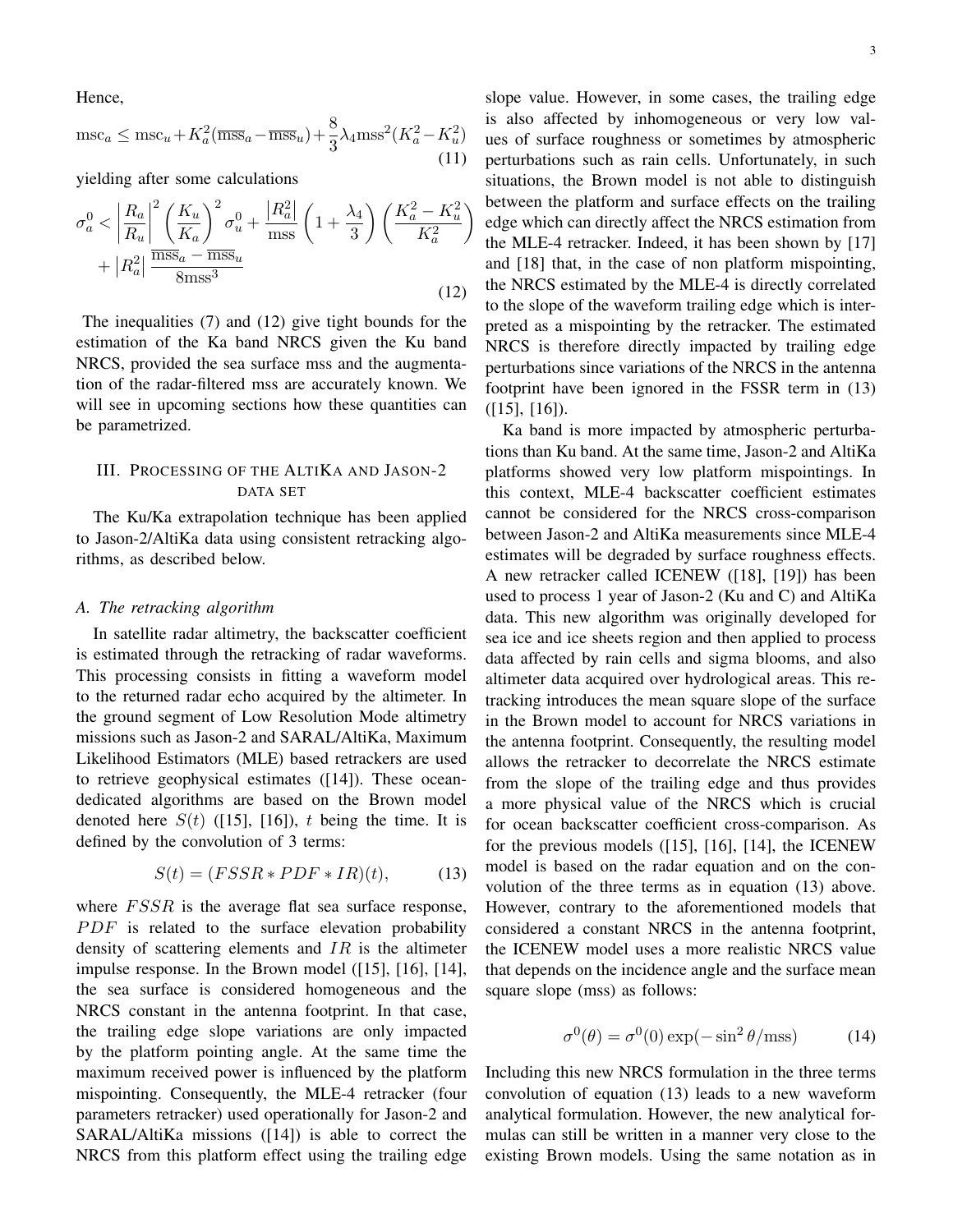[14], the ICENEW model can be expressed as:

$$
S(t) \sim \exp(-\alpha \left( t - \frac{\alpha \sigma_c^2}{2} \right))(1 + \text{Erf}\left(\frac{t - \alpha \sigma_c^2}{\sqrt{2}\sigma_c} \right)),\tag{15}
$$

where  $\alpha = \delta - \beta^2/4$ ,  $\delta = 4c/(\Gamma h) \cos(2\xi)$ ,  $\beta =$ where  $\alpha = \delta - \beta^2/4$ ,  $\delta = 4c/(1 \pi) \cos(2\xi)$ ,  $\beta = 4\sqrt{c} \sin(2\xi)/(\Gamma \sqrt{h})$ ,  $\sigma_c$  is related to the SWH and to the shape of the altimeter range impulse response,  $c$  is the speed of light,  $\xi$  is the off-nadir pointing angle and h is the modified satellite altitude given by  $h = H(1+H/R)$ , with H the satellite altitude and R is the Earth radius.  $\Gamma$ is the main new term introduced in ICENEW given by:

$$
\Gamma = \frac{4\gamma \text{mss}}{4\text{mss} + \gamma},\tag{16}
$$

where  $\gamma$  is the antenna beamwidth parameter given by  $\gamma = \frac{1}{2}$  $\frac{1}{2} \ln(2) \sin^2(\theta_{3dB})$  ( $\theta_{3dB}$  being the half-power antenna beamwidth). Typical improvements brought by the ICENEW retracker for the NRCS estimate are shown in Figure 1. AltiKa waveforms are presented in a 2D view and are corrected from the altimeter Automatic Gain Control in order to represent the actual power variation of the return signal in the waveform amplitude. The segment was chosen because AltiKa has overflown a rain cell between latitudes 3.22 and 3.34. The rain impact is clearly visible on Ka echoes in spite of a strong attenuation of the signal amplitude which has been divided by 2. At the bottom, the corresponding backscatter coefficient estimates are plotted in output of the ICENEW and the MLE-4 algorithms. The difference between the two algorithms is significant and can be as large as 1 dB in the middle of the rain cell (latitude 3.275). The ICENEW NRCS estimate shows a decrease of about 3 dB consistent with the waveform amplitude in the top figure, which is not the case for the MLE-4 estimate. Another method has been used in [18] to correct the MLE-4 NRCS from the unwanted effects of the waveform trailing edge perturbations. This method is based on an empirical solution using the trailing edge slope and the pointing angle and has been found to be very consistent with the ICENEW retracker. A systematic comparison (not shown here) of the  $\sigma^0$ estimates derived from the two methods using the oneyear Jason-2 Ku data set yields a quasi-perfect linear relationship  $y = Ax + B$  with coefficients  $A = 1.001$ and  $B = 0.011$ . In the present work, we made the choice to use the ICENEW retracker in order to apply a robust and physical solution to Ku and Ka bands with no further empirical adjustment.

#### *B. Data selection and editing*

In this study, we used 20 Hz Jason-2 data in Ku band from SGDR products ([19]) extended with addi-



Fig. 1: Top figure: AltiKa waveforms corrected from the altimeter Automatic Gain Control represented in 2D: the X-axis is the latitude and Y-axis the waveform bin number. Bottom figure: comparison between along-track ICENEW  $\sigma^0$  estimate in black, MLE-4  $\sigma^0$  estimate in magenta and the difference in blue. The  $\sigma^0$  difference can be read on the right Y axis.

tional parameters computed in the frame of the CNES PISTACH project ([20]). One year of Jason-2 data has been selected from June  $20^{th}$ , 2013 to July  $22^{nd}$ , 2014 (cycles 183 to 222). For the Ka band we have considered 40 Hz AltiKa data from CNES value added PEACHI products ([21], [22]) from June  $27^{th}$ , 2016 to July  $17^{th}$ , 2014 (cycles 4 to 14). This period has been chosen to avoid the first AltiKa cycles where numerous platform maneuvers have been performed and to avoid SARAL mispointing issues which occurred in late summer 2014. The ICENEW retracker has been applied to both the Ku and Ka band missions and the Significant Wave Height (SWH) and the NRCS have been evaluated. The output estimates have been compressed to a 1 Hz rate in order to correct them from atmospheric perturbations derived from radiometer measurements. The wind speed at ten meter above the sea surface  $(U_{10})$  is also provided in the altimetry products for both missions. However, we found it preferable in our analysis not to use these values as they are related to the backscatter coefficient under assessment. For the sake of consistency, the wind speed values have instead been extracted from the ECMWF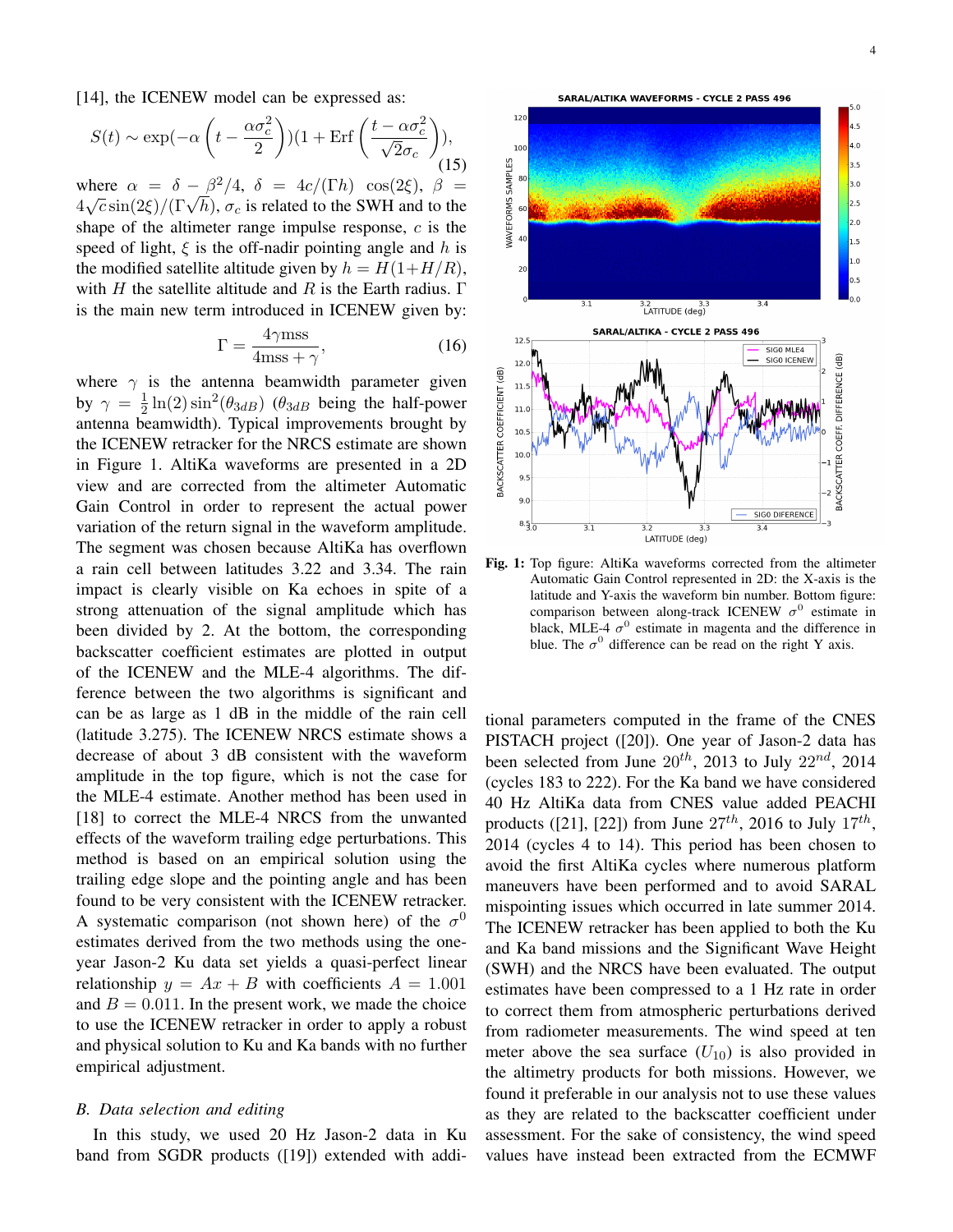model interpolated on the two mission orbits.

A specific editing has been implemented to be able to compare and characterize altimeter data associated to these two different missions and three frequency bands. A first step is the selection of ocean data by combining the surface type flag (for removing land data), the ice flag and a latitude restriction between  $\pm 60^\circ$  (for removing sea ice). To eliminate the possible influence of the additional fetch parameter, radar cells located at less than 200 km from the coast have been discarded. As such a large fetch, we may reasonably assume the sea state to be fully developed for a large proportion of data, even through we have no indication on how long wind has been blowing. Then a quality editing has been applied to remove retracking errors and/or polluted data (by atmospheric events or surface heterogeneities) using Cal/Val criteria defined in [23] and [24], respectively, for Jason-2 and SARAL/AltiKa data. It should be noted that the retracking quality has been accounted for during the compression step (the step that builds 1 Hz data) where a criterion has been applied on the mean quadratic error between the retracked model and the radar echo.

#### IV. JASON-2/ALTIKA COMPARISON

Figure 2 shows the probability density function of  $\sigma^0$ (in dB) over one year for the two radar frequencies, regardless of the oceanic conditions. The mean value of the NRCS is found to be  $\sigma^0 = 11.14$  dB in Ka band and  $\sigma^0 = 13.65$  dB in Ku band with standard deviations 2.09 dB and 1.83 dB, respectively. A clear evolution of the distribution with the radar frequency is visible. As expected, the central value decreases as the radar frequency is increased (with a mean difference of 2.5 dB) , which is consistent with the fact that the surface is rougher at smaller EM wavelength. The dispersion of the NRCS about its mean value augments with the radar frequency. This is related to the increased dynamical range undergone by the Ka band NRCS as the main oceanic parameters vary (see Section IV).

The dispersion of the NRCS in different bands is known to be due to the variability of wind and waves conditions (e.g., [25], [26], [27]). Wind speed is the dominant parameter while SWH is a secondary parameter which becomes increasingly important at low wind speed. Figure 3 shows the evolution of the mean NRCS for a given wind speed  $U_{10}$  as well as the mean NRCS for a given SWH at small wind speed  $(U_{10} < 3 \text{ m/s})$ , for both the AltiKa and Jason2-Ku band data sets. The Ka band NRCS shows an enhanced sensitivity to wind speed (especially at low wind speed) with an increased dynamical range with respect to the Ku band NRCS (9 dB versus 7 dB). As small wind speed, a larger



Fig. 2: Distribution of the NRCS (in dB values) for the Ku- and Kabands after dedicated data selection and editing. The Ku-band  $\sigma^0$  are taken from reprocessed Jason-2 measurements and the Ka-band  $\sigma^0$  from reprocessed SARAL/AltiKa measurements. The probability density function is given in linear scale on the left panel and semi-log scale on the right panel.



Fig. 3: Mean AltiKa and Jason-2 Ku NRCS as a function of wind speed alone or as a function of SWH, averaged over small wind speeds ( $U_{10}$  < 3 m/s). The plots share the same x-axis, which indicates either  $U_{10}$  or SWH values.

sensitivity to the SWH is also found in the Ka-band, with a dynamical range of 8 dB versus 6 dB for the Ku band counterpart.

In earlier works [25], [26], [27] it was found that the use of dual frequency makes it possible to diminish the sea state dependence in the NRCS and helps improving the wind speed estimation. This is confirmed by Figure 4, which displays the difference (in dB) between the Ku-band and Ka-band mean NRCS  $((\sigma_u^0)_{dB} - (\sigma_a^0)_{dB})$ in the wind-wave diagram. This NRCS variation has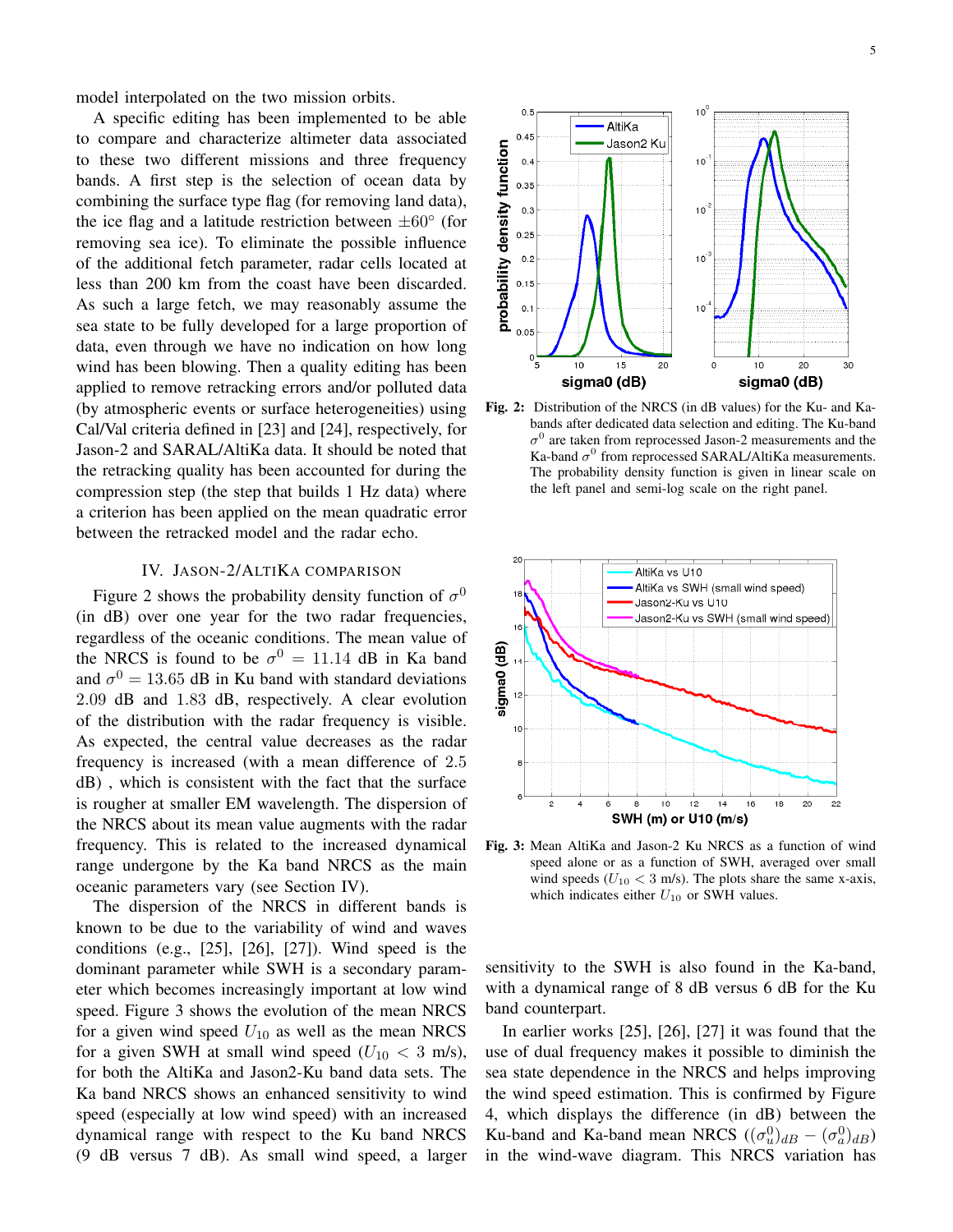

Fig. 4: Difference (in dB) between the Ku- and Ka-band mean NRCS. The Pierson-Moskowitz relationship SWH =  $0.025$   $U_{10}^2$  for fully developed seas is shown in dashed black lines and limits the available SWH  $- U_{10}$  domain.

indeed little dependence on SWH and increases with wind speed.

To make a consistent comparison of the NRCS measured at different frequencies and eliminate discrepancies which could be due to different sea states, we have computed the  $\sigma^0$  difference at crossovers points between Jason-2 Ku and AltiKa. Such a comparison has already been performed over 15 months of mission in [5]. However, this analysis will be redone in the present context with a consistent use of the IceNew retracking for the two datasets. The crossovers should be computed with a short time lag between the two satellites to avoid differences due to the evolution of sea state. Since, however, the number of selected crossover points is dramatically reduced as a stringent constraint on the time lag is imposed, a compromise must be found. A sufficient number of crossover points should be available in order to have a statistically representative result while the maximum authorized time lag should be short at the scale of the sea state variations. We found this optimal value of the maximum time lag to be about 30 minutes, where 1627 crossover points could be selected and well distributed over oceans. As expected the difference between Ka and Ku bands NRCS has be found higher at high latitudes where wind speeds are in general stronger. We found a quasi-linear increase of the Ku/Ka NRCS offset, from about 2.2 dB at the smallest wind speeds to about 3.1 dB at 15 m/s. This is consistent with the findings of [5] (his Figure 2d) who found an increasing offset from about 2.3 dB at small wind speed to 3.2 dB at large wind speed.



Fig. 5: Wind speed dependency of the reprocessed  $\sigma^0$  in Ku and Ka bands for 3 different SST values: 5◦C, 15◦C and 25◦C.

It has been recently observed ([28]) that the SST can have an important impact on the NRCS level in Ka band, contrarily to the more conventional Ku band. In order to highlight this dependency in the reprocessed data set, we have interpolated the Reynolds sea surface temperature (SST) ([29]) data to Jason-2 and AltiKa measurement time-tag. The  $\sigma^0$  wind speed dependency has then been recalculated for 3 different SST values: 5◦C, 15◦C and  $25^{\circ}$ C in both Ka and Ku bands. The result is plotted on Figure 5. The impact of SST is clearly visible on the Ka band (red curves) where the differences between 5◦C and 25 $\degree$ C curves can reach up to  $\sim$ 0.5 dB while the Ku band (blue curves) is almost not affected.When averaged over all available wind speeds and sea states, the difference between the Ku- and Ka-band NRCS is found to vary by  $\sim$ 0.7 dB, from 3 dB at 0<sup>°</sup>C to 2.3 dB at 30<sup>°</sup>. This is consistent with the findings of [28].

#### V. ASSESSMENT OF THE KU/KA EXTRAPOLATION

We will evaluate the GO4 extrapolation formulas (7) and (12) in the light of the combined Jason2 and AltiKa data sets. Even though the variations of NRCS caused by SWH are much smaller than those due to wind speed, they are far from being negligible and it is important to incorporate them in the analysis, that is to correct the GO4 model with an extra SWH parameter. To do this, we assume that the sea surface at a given wind speed is described by a superposition of wind-generated waves and a swell component with mean square slope  $\text{mss}_{sh}$  and  $\text{mss}_l$ , respectively (the subscript "sh" and "l" standing for short- and long-waves), so that the total mean square slope is  $\text{mss} = \text{mss}_l + \text{mss}_{sh}$ . We further assume that the long waves do not significantly modify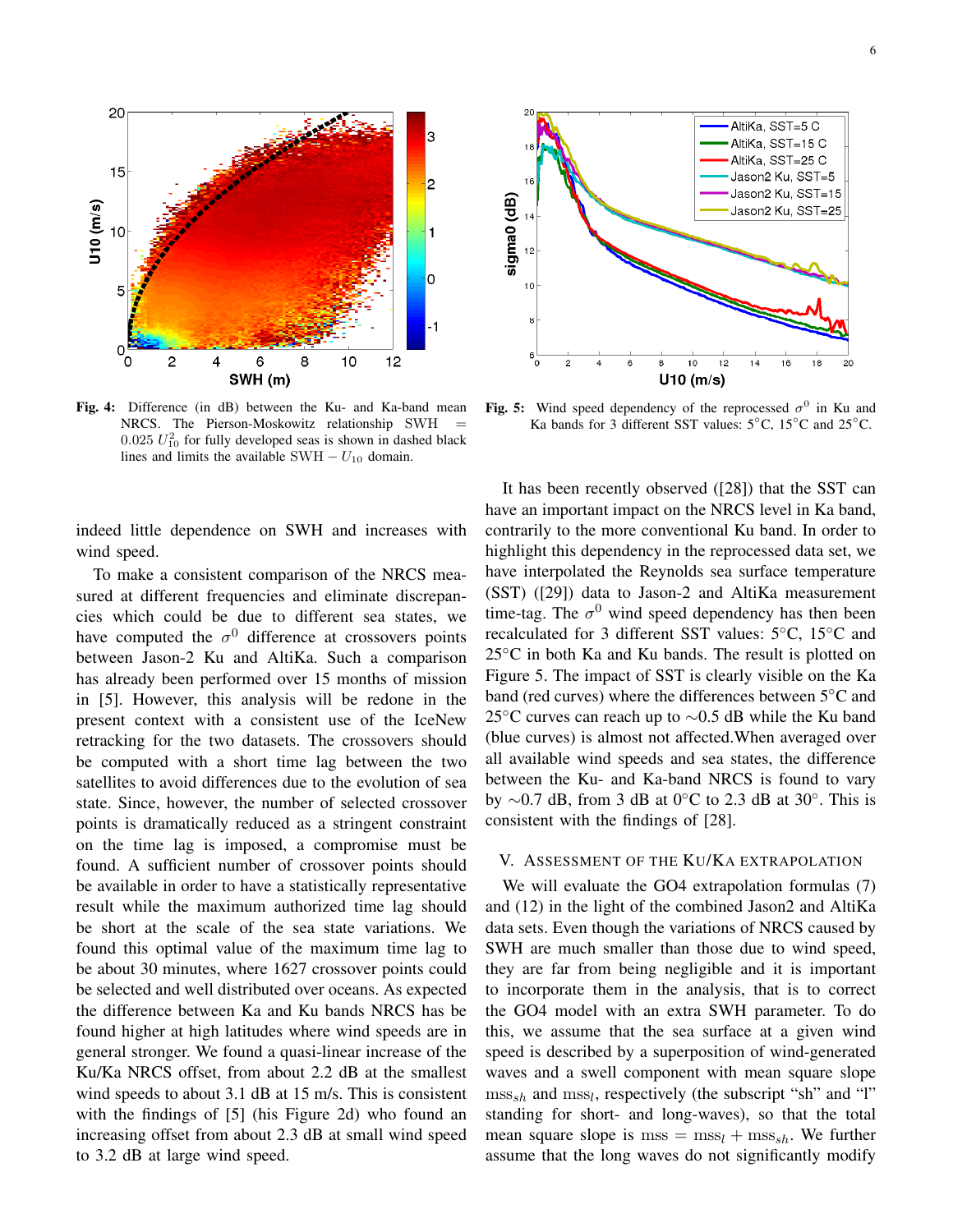the effective msc, which is dominantly affected by short waves. On differentiating the GO2 formula (2) with respect to the mss parameter we obtain the variation of NRCS  $\Delta \sigma^0$  induced by an extra long wave component in the mean square slope,  $\text{mss}_l$ .

$$
\frac{\Delta \sigma^0}{\sigma_0} = -\frac{\text{mss}_l}{\text{mss}_l + \text{mss}_{sh}}\tag{17}
$$

The resulting variation in dB is  $10 \log_{10}(\sigma_0 + \Delta \sigma^0)$  –  $10 \log_{10}(\sigma_0)$ , that is:

$$
(\Delta \sigma^0)^{dB} = 10 \log_{10} \left( \frac{\text{mss}_{sh}}{\text{mss}_l + \text{mss}_{sh}} \right) \tag{18}
$$

Note that this bias is independent on the radar frequency at this level of approximation. This is consistent with the observation of Figure 3 with the aforementioned limitations. For developed wind seas, the mss as a function of wind speed at 12.5 m above the sea surface  $U_{12.5}$  is given by the well-known Cox and Munk (CM) relationship ([30]).

$$
mss = 0.003 + 0.0052 U_{12.5}
$$
 (19)

Note that this relation depends on the sole wind speed parameter and is therefore averaged over possible SWH. The offset 0.003 in this relation can thus be considered as the mean contribution of swell to the mss, so that  $\text{mss}_{sh}$  = 0.0052  $U_{12.5}$ . To incorporate the explicit dependence of the total mss on the SWH, we assume a simple linear relationship  $\text{msg}_l = \alpha$  SWH. The coefficient  $\alpha$  is found by requiring that the NRCS at a given wind speed, once corrected for the long wave bias (18), is independent on the SWH. With an empirical investigation of the AltiKa and Jason2 data binned by wind speed and SWH, we found the following estimation for the SWH dependence of the swell mss:

$$
mss_l = 0.003 \text{ SWH} \tag{20}
$$

so that the total mss has the following joint dependency to the wind and SWH parameters:

$$
mss = 0.0052 U_{12.5} + 0.003 SWH \qquad (21)
$$

The simplifying assumption than the msc does not depend on long waves might break down at low wind speed, where the relative contribution of long wave to the fourth moment of the wave spectrum (eq. (8)) might be non-negligible with respect to the wind-wave contribution. Hence we do not except the simple relation (21) to hold at the lowest wind speeds. Figures 6 show the Altika as a function of wind speed for different SWH (set of red curves). Once the swell-induced bias  $(\Delta \sigma^0)^{dB}$ has been substracted, the different plots collapse to a single plot with little dispersion, except at small wind



Fig. 6: AltiKa NRCS binned by SWH (from 0.5 to 14 m) as a function of wind speed (solid red lines). Once detrended from the swell effect (18), the different plots practically merge together (dashed blue line)

speed for the aforementioned reason. A very similar pattern is observed for Jason2 NRCS.

The mss as been evaluated as a function of both wind speed and SWH using the improved formula (21) and converting the  $U_{10}$  value in  $U_{12.5}$  value by means of a standard von Karman logarithmic profile. The variation of radar-mss from Ku to Ka band has been recently estimated with help of the dual-frequency GPM data  $(13)$ , figure 4) with the following estimate:

$$
\overline{\text{mss}}_a - \overline{\text{mss}}_u = 5.8e - 5\ (U_{10} - 1.9)^2 + 7.5e - 4\ (22)
$$

Note that this radar-filtered mss correspond to the mss shape parameter in the angular fit of the scattering diagram and is therefore free of calibration issues. The complex permittivity entering in the reflectivity has been calculated with the modern model by [31] using a mean value of 15 degree Celsius for the SST and 35 PSU for the salinity. The corresponding bounds (7) and( 12) for the Ka band NRCS have been calculated, using the Jason-2 NRCS as the reference Ku band value. Figure 7 shows the extrapolated and actual Ka band NRCS using the Jason2 as a reference data as a function of wind speed for different values of the SWH. An excellent agreement is found at moderate and large wind speed (above 4 m/s) with less than 0.25 dB relative error while a more important discrepancy (up to 2 dB) is observed at small wind speeds. This deterioration of the prediction is consistent with the limitations of the GO4 model, which is not expected to hold at the smallest wind speeds.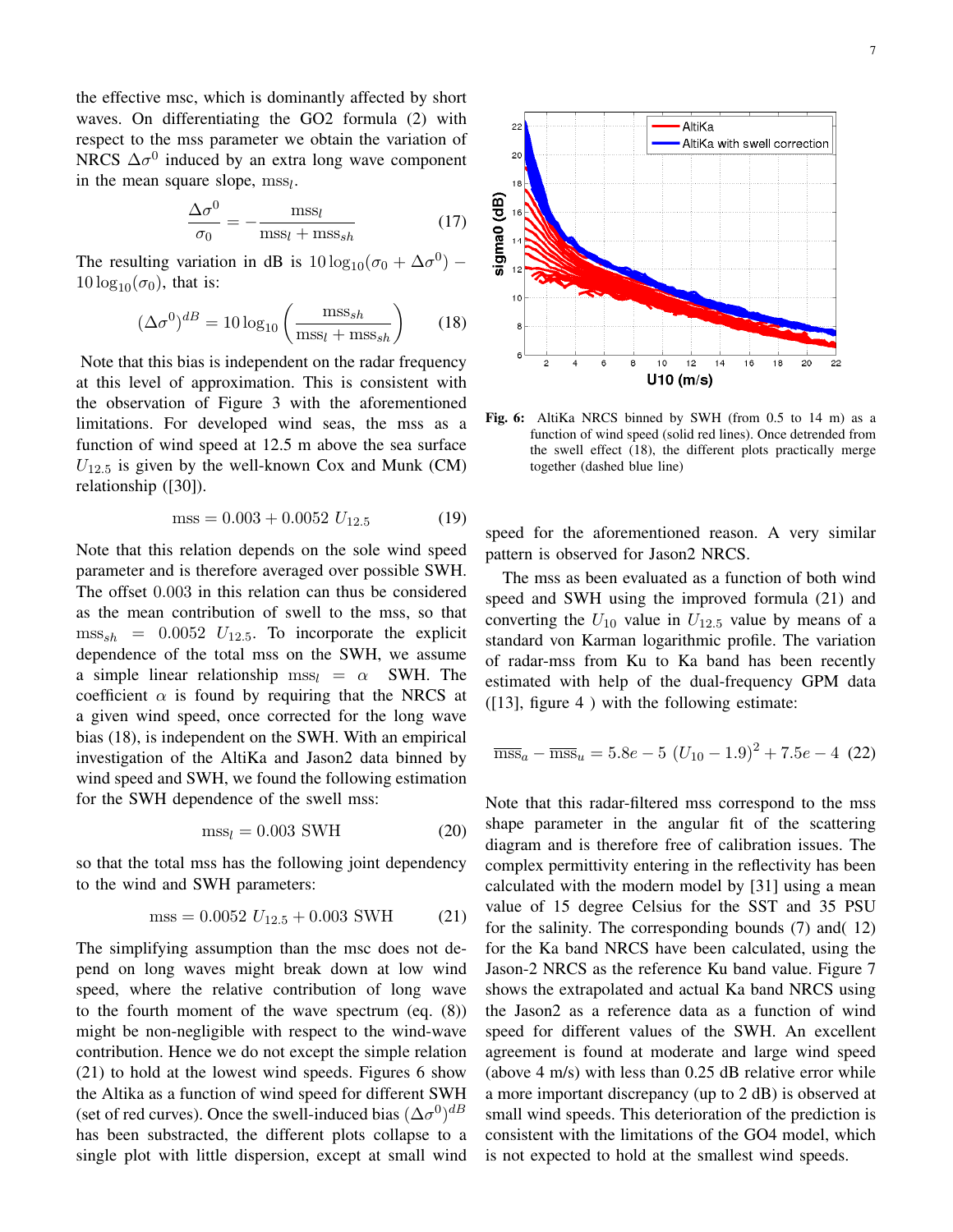

Fig. 7: AltiKa data (dots) and predicted bounds (solid lines with error bars) for the Ka band NRCS using Jason-2 reference data for SWH= 2 m (blue plots) and 7 m (red plots).

#### VI. CONCLUSIONS

In this work we have made a systematic investigation of the variations of the Ku- and Ka-band backscatter from the sea surface with different oceanic parameters. For this we used one full year of AltiKa and Jason-2 altimeter data reprocessed with the same improved retracking method, namely IceNew. We proposed a simple Ku/Ka band extrapolation scheme based on the GO4 scattering model to assess the consistency of the two sets of data. We found that the Ka band NRCS has an increased sensitivity (when compared to the conventional Ku band) to wind speed and significant wave height. In addition, it has a non-negligible dependence on sea surface temperature, contrarily to the Ku band. The long waves or swells have a significant impact on the level of NRCS, for the same wind speed. Based on the GO2/GO4 model a simple expression could be obtained for the variation of NRCS induced by swell in terms of long wave mss. From this we have derived an elementary empirical relationship between the long wave mss and the SWH which can be used to improve Cox and Munk relation. At last we compared the Ku/Ka band extrapolation scheme derived from the GO4 with the actual Jason-2/AltiKa data and showed that this extrapolation is consistent with the model prediction except at very small wind speeds.

Acknowledgments: this work has been realized under the financial support of CNES (Etude R-S14/OT-0003- 056).

#### **REFERENCES**

[1] J. Verron, P. Sengenes, J. Lambin, J. Noubel, N. Steunou, A. Guillot, N. Picot, S. Coutin-Faye, R. Sharma, RM Gairola, et al. The SARAL/Altika altimetry satellite mission. Marine Geodesy, 38(sup1):2–21, 2015.

- [2] The SARAL/AltiKa Satellite Altimetry Mission, volume 38 of Marine Geodesy. Taylor and Francis, 2015.
- [3] J Lillibridge, R Scharroo, S Abdalla, and D Vandemark. Oneand two-dimensional wind speed models for ka-band altimetry. Journal of Atmospheric and Oceanic Technology, 31(3):630– 638, 2014.
- [4] S Abdalla. Calibration of Saral/Altika wind speed. IEEE Geoscience and Remote Sensing Letters, 11(6):1121–1123, 2014.
- [5] G. D. Quartly. Metocean comparisons of Jason-2 and Altikaa method to develop a new wind speed algorithm. Marine Geodesy, 38(sup1):437–448, 2015.
- [6] S. Abdalla. SARAL/AltiKa wind and wave products: monitoring, validation and assimilation. Marine Geodesy, 38(sup1):365–380, 2015.
- [7] P. Prandi, S. Philipps, V. Pignot, and N. Picot. SARAL/AltiKa global statistical assessment and cross-calibration with Jason-2. Marine Geodesy, 38(sup1):297–312, 2015.
- [8] U.M. Kumar, S.K. Sasamal, D. Swain, N. N. Reddy, and T. Ramanjappa. Intercomparison of geophysical parameters from SARAL/Altika and Jason-2 altimeters. IEEE Journal of Selected Topics in Applied Earth Observations and Remote Sensing, 8(10):4863-4870, 2015.
- [9] H. Palanisamy, A. Cazenave, O. Henry, P. Prandi, and B. Meyssignac. Sea-level variations measured by the new altimetry mission saral/altika and its validation based on spatial patterns and temporal curves using jason-2, tide gauge data and an overview of the annual sea level budget. Marine Geodesy, 38(sup1):339–353, 2015.
- [10] H. Sepulveda, P. Queffeulou, and F. Ardhuin. Assessment of SARAL/AltiKa wave height measurements relative to buoy, Jason-2, and cryosat-2 data. Marine Geodesy, 38(sup1):449– 465, 2015.
- [11] O Boisot, S Pioch, C Fatras, G Caulliez, A Bringer, P Borderies, J-C Lalaurie, and C-A Guérin. Ka-band backscattering from water surface at small incidence: A wind-wave tank study. Journal of Geophysical Research: Oceans, 120(5):3261–3285, 2015.
- [12] O Boisot, F Nouguier, B Chapron, and C-A Guérin. The GO4 Model in Near-Nadir Microwave Scattering From the Sea Surface. IEEE Transactions on Geoscience and Remote Sensing, 53(11):5889–5900, 2015.
- [13] F. Nouguier, A. Mouche, N. Rascle, B. Chapron, and D. Vandemark. Analysis of dual-frequency ocean backscatter measurements at Ku- and Ka-bands using near-nadir incidence GPM radar data. IEEE Geoscience and Remote Sensing Letters, 13(9):1310–1314, 2016.
- [14] L. Amarouche, P. Thibaut, O. Z. Zanife, J.-P. Dumont, P. Vincent, and N. Steunou. Improving the Jason-1 Ground Retracking to Better Account for Attitude Effects. Marine Geodesy, 27(1- 2):171–197, 2004.
- [15] G Brown. The average impulse response of a rough surface and its applications. IEEE Transactions on Antennas and Propagation, 25(1):67–74, 1977.
- [16] G Hayne. Radar altimeter mean return waveforms from nearnormal-incidence ocean surface scattering. IEEE Transactions on Antennas and Propagation, 28(5):687–692, 1980.
- [17] P. Thibaut, J-C. Poisson, E. Bronner, and N. Picot. Relative Performance of the MLE3 and MLE4 Retracking Algorithms on Jason-2 Altimeter Waveforms. Marine Geodesy, 33(sup1):317– 335, 2010.
- [18] Graham D Quartly. Optimizing  $\sigma^0$  information from the Jason-2 altimeter. IEEE Geoscience and Remote Sensing Letters, 6(3):398–402, 2009.